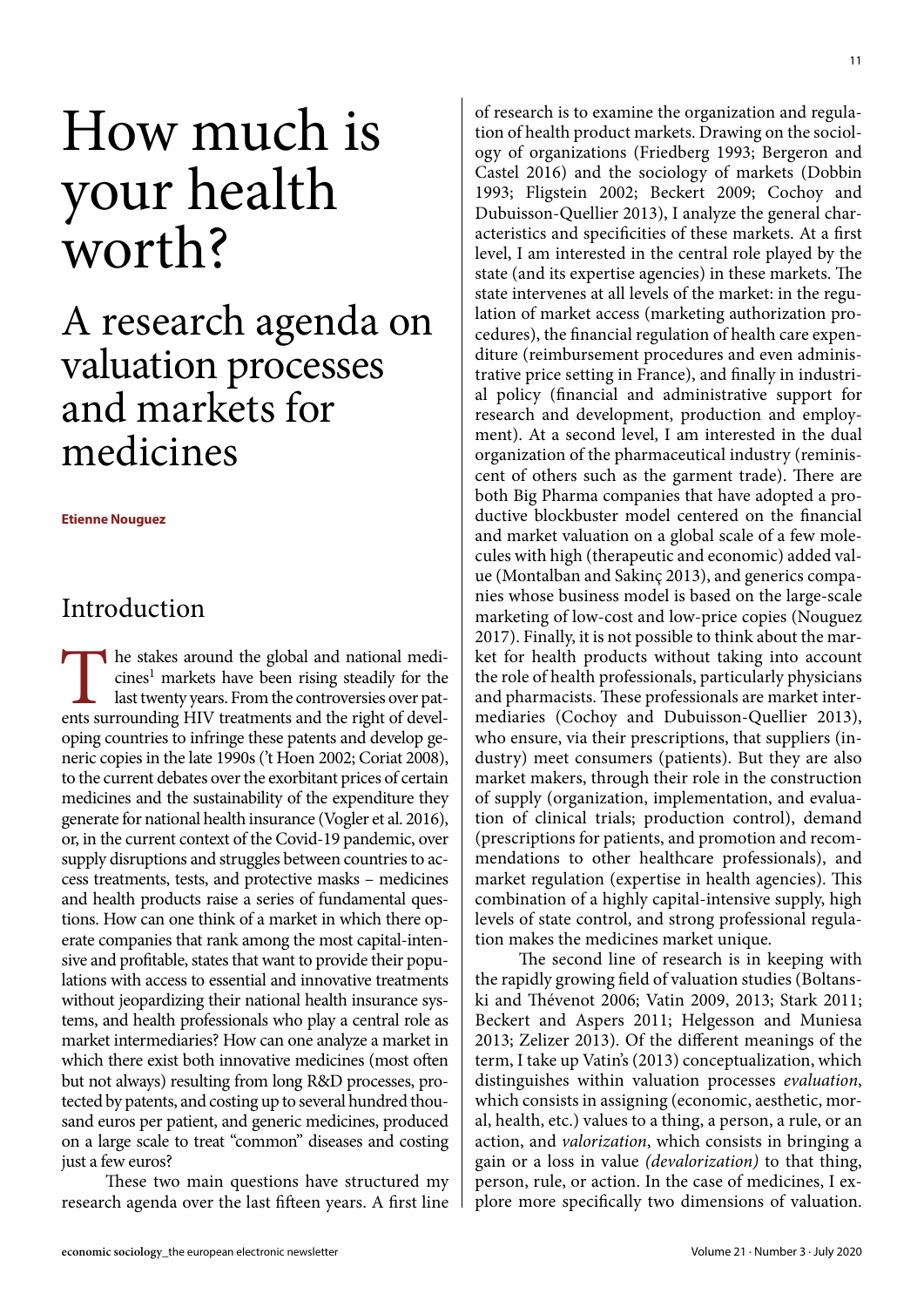In line with the numerous works on product classification and qualification (Bowker and Star 2000; Karpik 2010; Beckert and Musselin 2013), I analyze the actors, devices, and processes that have led to the distinction between medicines and other products (especially food and drugs) and that contribute to establishing their value compared to others. I am particularly interested in the production and uses of the medicines' indications (authorized uses), the risk/benefit balance, and the material and practical dimensions of medicines (packaging, galenic formulation,

etc.). These valuation operations do not concern only the medicines but, through them, the manufacturers who produce and market them, the health professionals who discover, assess, or prescribe them, the patients who consume them, and the states that authorize, reimburse, or even price them. In addition, I am interested in the market and financial valuation of medicines through the setting of their prices (see also Doganova 2015). One of the peculiarities of the medicines market is

that it gives rise to considerable variations in prices over time and space. Depending on the country or the period under consideration, the same medicine may be sold for a few euros or several hundred thousand euros due to variation in the structure of supply (monopolistic or competitive), of demand (covered by a public health insurance system, a private system, or the individuals themselves), and the mode of state regulation (controlled or free prices). However, these prices also reveal different methods of arbitration from one country to another between three potentially contradictory objectives: allowing access to treatment for all patients; controlling the level of expenditure (public or private) on medicines; and encouraging industrial development (R&D, production, employment). There is, therefore, no reason to separate the analysis of the morphology of the market from that of medicine valuation; the two dimensions interact with each other. To take an example, the marketing of a new treatment considered by experts as making a major therapeutic contribution (for example, Hepatitis C treatments) may place, at least temporarily, the laboratory selling it in a quasi-monopolistic position on the market and result in a high valuation of this product in terms of both price and sales. The marketing of me-too medicines (with the same indications but a more or less different active ingredient) or generics, with the support of the state, can then threaten this position of the laboratory and lead to a spectacular devaluation of the product, with the laboratory losing most of its market share in the space of a few weeks.

In order to understand market organization and medicine valuation, I follow the products in the different arenas where they circulate: the scientific arena, regulatory arena, industrial arena, health professional arena, and consumer arena. I conduct interviews with the key actors in these arenas and analyze the documents they produce or rely on in the course of their activities. But to put these processes into perspective and measure their effects, I also use databases of prices, sales, or consumption. Finally, my research starts from the French

**Etienne Nouguez** is a CNRS researcher at the Center for the Sociology of Organizations (CNRS – Sciences Po Paris). At the crossroads of economic sociology and health sociology, his research focuses on health markets. These markets are approached as complex social organisations combining regulatory agencies, experts, industrialists, health professionals and consumers. But they are also analysed as spaces for evaluation and enhancement in which plural and potentially contradictory conceptions of the value of these products are articulated. After a PhD dissertation on the French markets for generic medicines, he studied the politics of medicines prices setting in France. His current research focuses on how European markets are formed for boundary products between food and medicines, with a particular focus on probiotics. He is also involved in a collective research project on the French Medicines Agency. Combining qualitative and quantitative approaches, these researches shed light on the different processes linking health and market values. *etienne.nouguez@sciencespo.fr*

> market but has progressively extended to the European and global scenes in which it is deeply embedded, although it retains some peculiarities (e.g., the ratio of medicines per inhabitant, state control on prices).

> The purpose of this article is to present this research agenda, which is both individual and collective. Readers interested in one of these projects may refer to the bibliographical references for further details.

#### Standard equivalence versus status hierarchy: the French market for generic medicines

My first research focused on the creation and organization of the French market for generic medicines (Nouguez  $2017$ ).<sup>2</sup> At the beginning of the 1990s, these cheaper copies of original medicines whose patents had expired were virtually absent from the French market. Thirty years later, they account for nearly one out of every three medicines sold, although France remains far behind Germany (80 percent) or the United Kingdom (83 percent).

Three major findings emerge from this study. First, I have shown the central role of the state in the creation and regulation of this market. The state has constructed from scratch what I call "administered price competition," with three main instruments: the legal definition of generic medicines (1996), which established the rules of (bio)equivalence between brand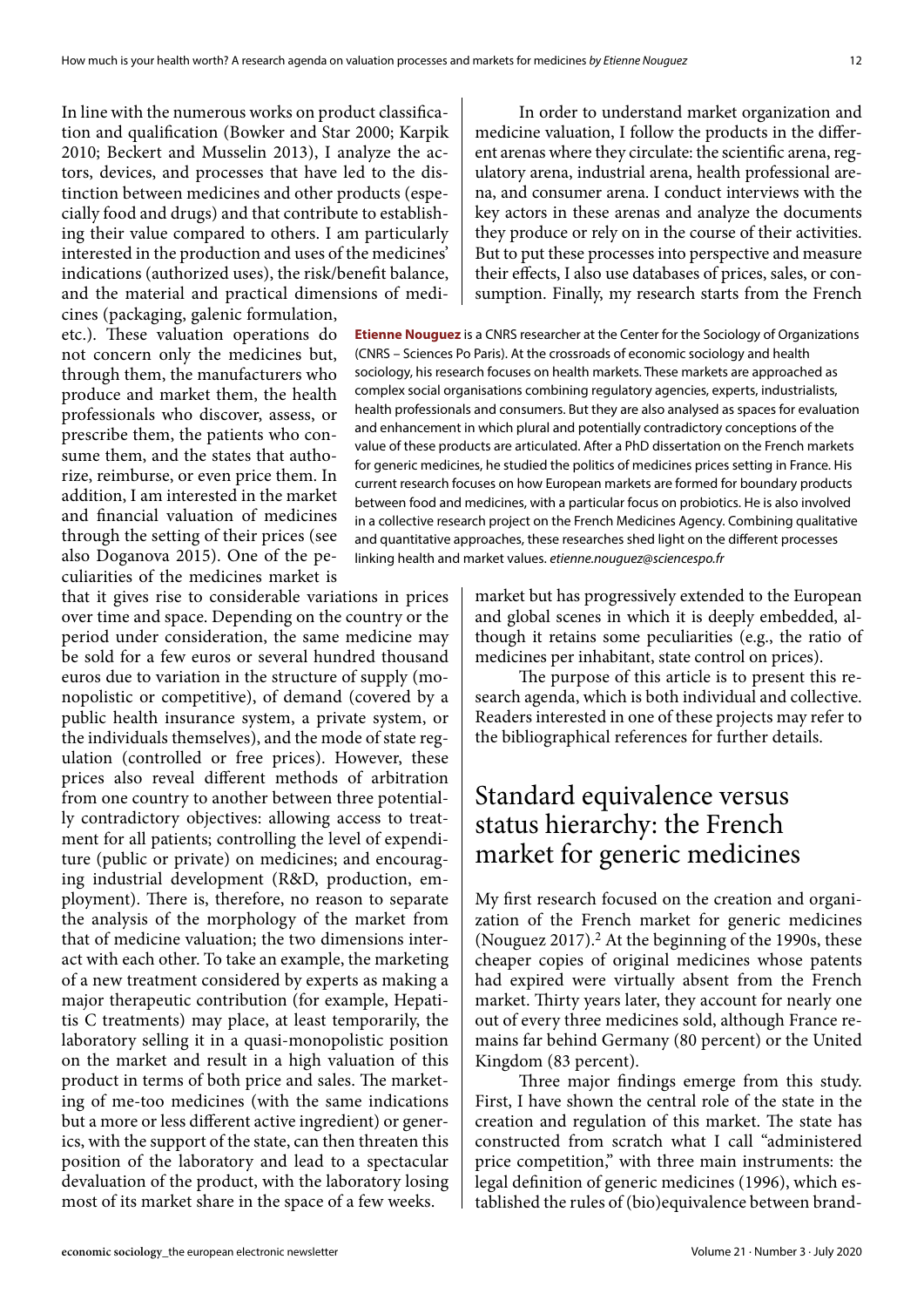name and generic medicines; the administrative setting of a "competitive" price that simulated free price competition through the application of a discount to the price of the original medicine, which has increased as the market has developed (from 20 percent in the 1990s to 70 percent today); the mobilization of pharmacists through the introduction of a right of substitution (1999) and more advantageous remuneration on generics, and to a lesser extent of physicians through performance bonuses and patients through partial reimbursement (of the price differential between original and generic) or deferred reimbursement (if the substitution is refused).

I have then shown that the development of the generics market was based on a new alliance between pharmacists, generics manufacturers, and the national health insurance (NHI) around a principle of generalized equivalence between medicines (the copy is equivalent to the original), manufacturers (the generics manufacturer is equivalent to the brand-name manufacturer), health professionals (the pharmacist's prescription is equivalent to that of the general practitioner, which is equivalent to that of the specialist), and patients (the cancer patient is equivalent to the angina patient; the rich patient is equivalent to the poor patient). This new alliance has come up against the old alliance between originator companies and doctors (particularly specialists) based on a principle of hierarchy of medicines (according to their novelty, their therapeutic contribution, and their practicality of use), pharmaceutical companies (according to their alleged investment in R&D), health professionals (according to their degree of specialization and expertise), and patients (according to their morbidity level and in part to their ability to pay for any non-reimbursed additional medical fees). The French generics policy has been a real professional and economic booster for the pharmacists who have proven to be a reliable ally of the public authorities in raising the substitution rate (measuring the share of generics medicines among substitutable medicines) to 85 percent and generating several billions of economy in twenty years, and who have been rewarded with higher margins and rebates from generics companies and with new contractual prerogatives with the NHI (such as vaccination in pharmacies, pharmaceutical consultations with chronically ill patients, etc.). But it also highlighted the resistance of French (especially specialist) physicians to integrate medicine costs into their prescription choices and their dependence on the originator industry for information and training. The competition between generics and brand-name medicines has therefore been based not so much on price, as economic theory would suggest, but on the ability of statutorily dominated actors (pharmacists

and generic manufacturers) to nibble away, with the support of public authorities, at the barriers erected to equivalence by the statutorily dominant actors (physicians and companies selling brand-name medicines).

Finally, I have statistically analyzed the distribution of generics in the different regions of France. I show that this diffusion has been strong in regions where morbidity levels and income inequalities are low (low differentiation of the care demand) and where the density of health professionals is low and their fees rarely exceed the rates reimbursed by the NHI (low differentiation and low concentration of the care supply). Thus it is where the health system is most organized according to a principle of standardization of care supply and demand that the principle of equivalence of medicines is accepted. Conversely, in regions where care demand and supply are the most differentiated and hierarchical, the generics have faced strong resistance from both (specialist) doctors and (high social class) patients. Taking up Bourdieu's concept of structural homology (Bourdieu 2000), I explain this unequal diffusion by way of a homology between the fields of pharmaceutical companies, health professionals, and patients. A patient who is well-off or has a high degree of morbidity is much more likely than a patient from a working-class background or with a common disease to consult a specialist doctor who charges extra fees and is much more likely than a general practitioner practicing for the agreed tariff to maintain strong links with the brand-name companies and weak links with the national health insurance, and to prescribe original non-substitutable medicines rather than their generic equivalent.

As such, generic medicines appear to be the perfect site to study the tensions in the French healthcare system between the promotion of universal access to the same quality of care at minimum cost and the hope or fear of two-tier medicine that would allow some people who can afford it to access "better" care while the others have to settle for poorer medicine. It does not matter much in the cases of generic and brandname medicines, as they have the same outcome for health (but not for NIH expenditures). But it is much more problematic when it comes to medical interventions, such as surgery, that are less standardizable.

#### At the boundaries of medicines: markets for cannabis and probiotics

After having analyzed the construction of the French market for generic medicines as a process of internal differentiation through equivalence and price compe-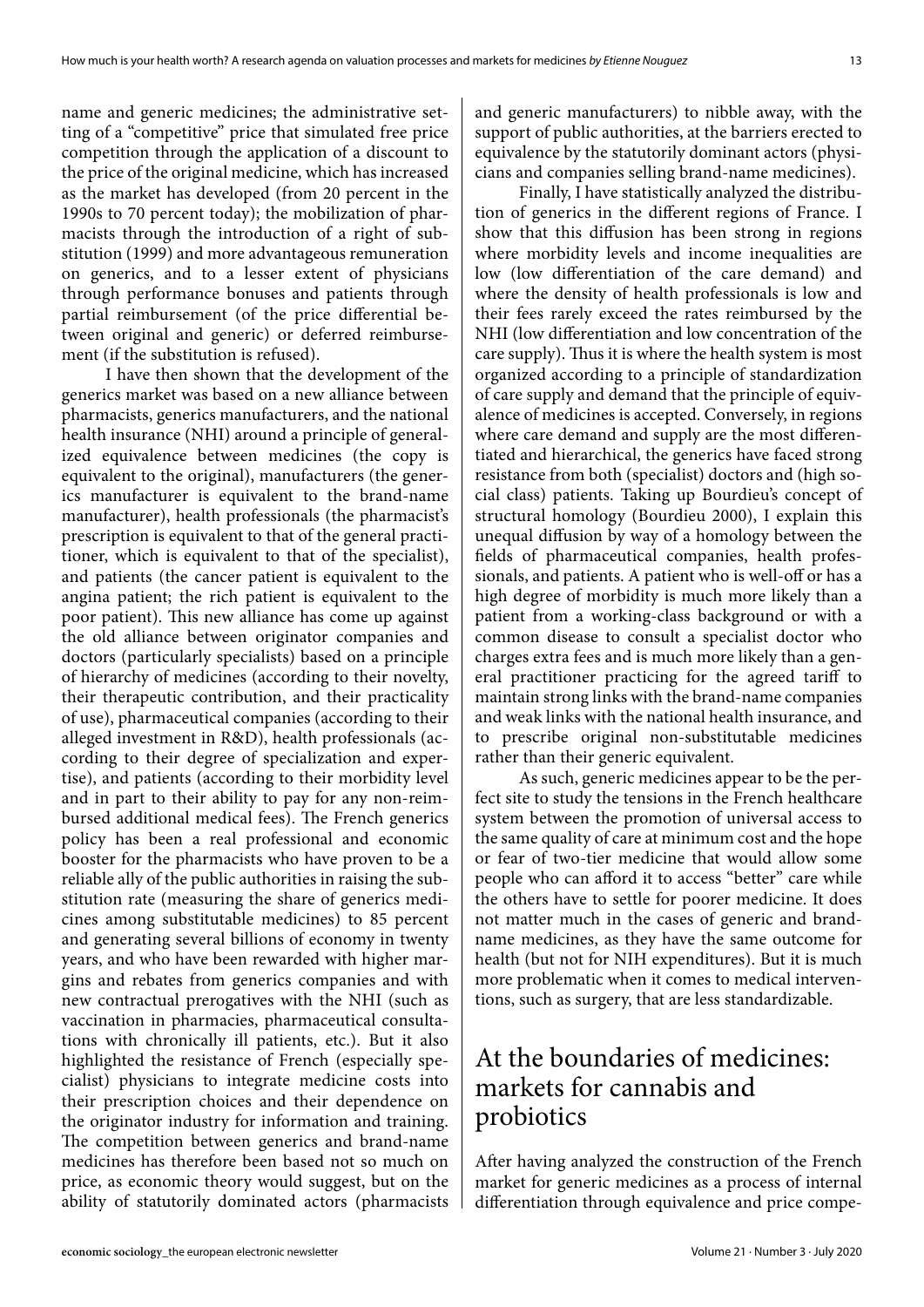tition, I turned my attention to the external borders of the medicines market by analyzing two emblematic "boundary products": cannabis and probiotics. Both products entail considerable "boundary work" in which the different actors involved (regulatory authorities, industrialists, scientists, health professionals, and consumers) try to qualify and value them: Are they medicines intended to treat diseases, or health products supposed to maintain health and prevent disease, or even products intended for well-being or recreational use? How do they acquire a health value (benefit-risk balance, scientific evidence, or clinical experience) and an economic value (costs, prices, profits, taxes, etc.)? A second set of questions concerns the organization of the market(s) to which this boundary work leads: What are the rules for accessing the markets (marketing authorization, control over promotion and claims, etc.)? What are the modalities of distribution on the markets (professional control of pharmacists or doctors; distribution by retailers or supermarkets; direct sale to the consumer)? Finally, what are the devices for competition or, conversely, for monopolization allowed by this boundary work (patents, product differentiation, marketing authorizations, etc.)?

I first discussed these various issues in an article, co-written with Henri Bergeron, on the contested market for cannabis (Bergeron and Nouguez 2015). Our article seeks to outline the contours of three main forms of (dis)qualification of cannabis and their corresponding market organization. We deal first with the prohibition of cannabis that still serves as the normative basis in international treaties and for an important number of countries, despite movements in national/regional legislations toward legalization in several countries and (American) states. In this specific legal context, cannabis is qualified as a narcotic having no therapeutic benefit or scientific value and a strong risk of abuse; market regulation operates through a complete formal prohibition on its possession, use, production, and sale; in response, the cannabis trade develops in the shadows, that is, against the state (police repression) as well as outside the state (no legal regulation). We then turn to policies and practices of "risk reduction" and de-criminalization (to be distinguished from legalization<sup>3</sup>) of cannabis use, which have developed in Europe over the past twenty years or so. In this context, cannabis has been (re)qualified as a "soft drug" whose use, though still formally prohibited, is tolerated in practice; market regulation entails varying degrees of tolerance for possession and use, coupled with more stringent repression of production and sale; the cannabis trade then develops in the "grey areas" (such as the Dutch coffee shops) between tolerance and prohibition. Lastly, we study the development of the legal cannabis trade for medical

and, most recently, recreational use. In this last approach, cannabis is qualified as a "medical treatment" or a "recreational substance," which may and indeed must be effectively regulated by the state and/or the medical profession; market regulation thus involves the development of rules regarding the characteristics of cannabis and its "acceptable" modes of production, circulation, and consumption, as well as the modes of appropriating the economic profits that such markets may generate.

The second research project, which I am currently developing with Henri Bergeron, Patrick Castel, and Solenne Carof, aims to address boundary products *par excellence*: probiotics. Probiotics were defined in 2001 by the WHO and the FAO as "a living micro-organism which, when introduced in sufficient quantity, produced beneficial health effects for the host." The principal components of probiotics used in the industry are lactobacillus and bifidobacterium. In the early 2000s, these products were sold throughout Europe in four different markets with four different statuses: medicines, medical devices, food supplements, and food with health claims. These products have thus reopened the boundary erected over the course of the twentieth century between the markets for medicines, whose primary function is to treat the sick, and those for staple foods, whose primary function is to meet the nutritional needs of healthy people (Carof and Nouguez 2019). They raise many issues for regulators, producers, distributors, and consumers. Are they health products that can usefully contribute to the prevention or even cure of chronic diseases, or marketing manipulations that are of no health interest? Should they be regulated and marketed as medicines, as food, or as a separate category?

Our research addresses two complementary objectives. Firstly, we are interested in the boundary work carried out by the regulatory authorities (European and national governments; European and national food safety agencies; European and national medicines agencies) to handle what were seen as regulatory overflows. While nutritional and health claims on foods and food supplements were flourishing because of different and often lax regulations in different European countries in the early 2000s, the European Regulation 2006-1924 of December 20, 2006, created a harmonized regulatory framework for the entire common market. First the regulation created a new boundary between food and medicine, having essentially to do with the kinds of claims made by the products: with medicines comprising any product claiming a curative effect on illness or on bodily dysfunction; and healthy foods and dietary supplements including any product claiming a preventive effect (on the risk of illness) or an effect on the maintenance or development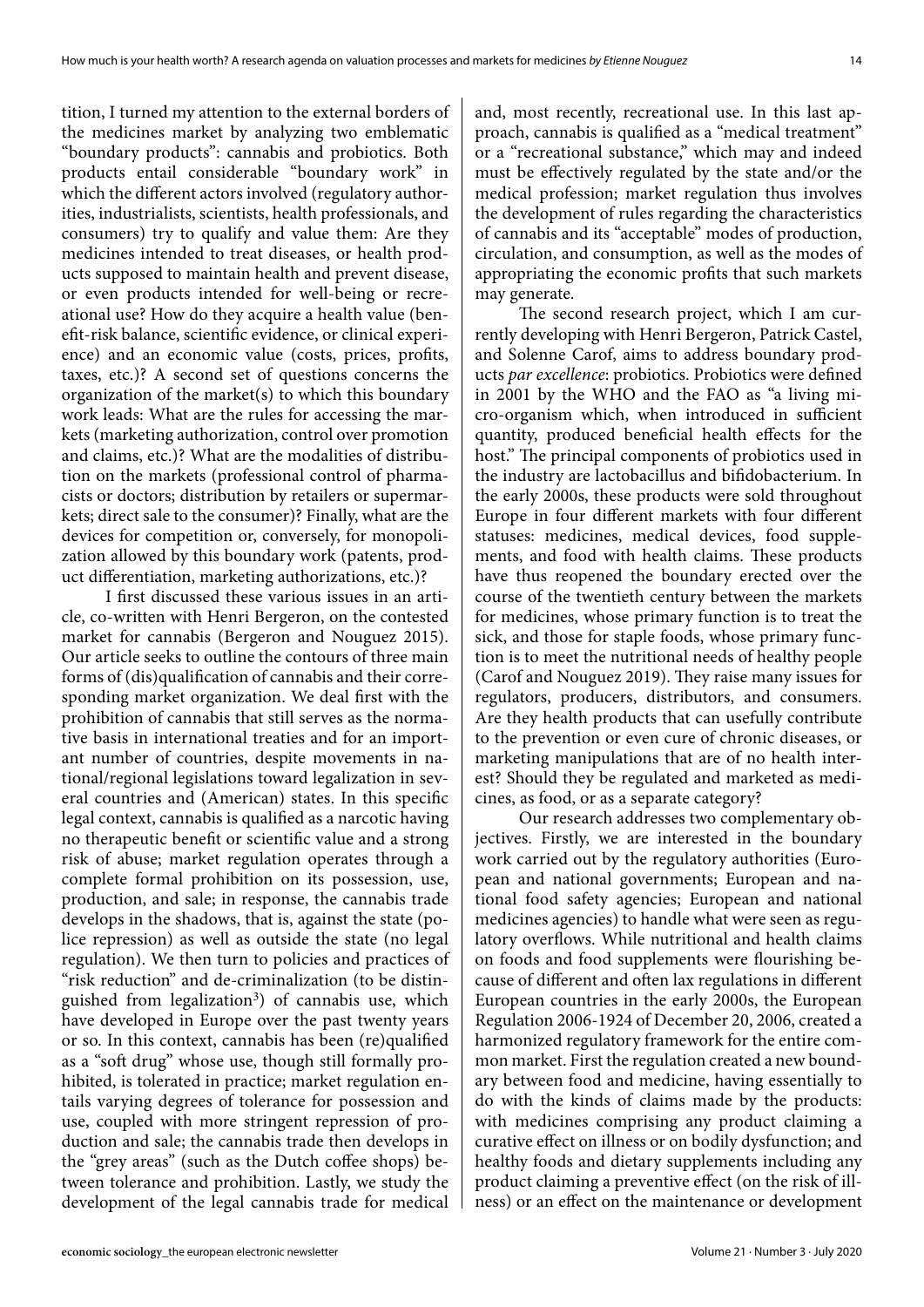of bodily functions. Then, it also initiated a procedure for evaluating these health benefits. It assigned to the European Food Safety Authority (EFSA) the role of studying and issuing opinions on the scientific bases for all claims submitted by member states. Based on these opinions, the European Parliament was to adopt, by 2010,<sup>4</sup> a positive list of all the nutritional and health claims that could be used by industry actors in the advertising and packaging of their products. Any claim not appearing on this list would be prohibited. To the astonishment of companies, the EFSA revealed itself to be particularly demanding, since only 510 claims out of 2,758 (created through the consolidation of nearly 40,000 applications submitted by member states) received positive opinions at the end of the evaluation process in 2010. As for probiotics, the EFSA rejected all thirty-nine applications, and Danone, one of the major companies promoting food with probiotics, withdrew its application before the end of the evaluation, fearing a negative opinion that would affect its products' reputation. In the same way, the EU Regulation 2017-745 of April 5, 2017, explicitly excluded "viable biological material or viable organisms, including living micro-organisms, bacteria, fungi or viruses in order to achieve or support the intended purpose of the product" from the scope of medical devices. Companies wishing to continue to market probiotics must now comply with the European Medicines Agency (EMA) or EFSA requirements for evidence-based medicine by investing in expensive clinical trials.

We also analyze the boundary work of industrialists and distributors in response to these new regulations. Two alliances of industrialists and scientists have formed to try to co-construct, with the regulatory authorities, the rules for evaluating probiotics in the field of pharmaceuticals (Pharmabiotics Research Institute) or foods (International Probiotics Alliance Europe). Both alliances seek to specify not only the technical characteristics of their products but also the level and methods of scientific proof required for the recognition of these products by their respective regulatory authorities. The regulatory division of labor between the EMA and the EFSA was then mirrored in the division of labor between companies that continued to hope to be able to modify the evaluation criteria and the opinions of the EFSA on health claims and others that considered the EFSA opinions to have definitively blocked the institutionalization of markets for probiotic food with health claims and decided to develop medicines and look toward the EMA. Producers of food supplements and ingredients seemed to still hesitate between the two strategies and thus participated in meetings and conferences organized by these two groups of producers. At the same time, many manufacturers continued to rely on regulatory loopholes to maintain or even increase their sales. This is particularly the case in the food supplement market, where manufacturers have combined probiotics with ingredients (vitamins, minerals, etc.) bearing recognized nutritional or health claims, to maintain the health labeling of their products. These companies have also strongly invested in promotion to doctors and pharmacists who are not concerned by the regulation on health claims, so that they "prescribe" probiotics to their patients.

The aim of this research is to analyze the way in which medical innovation is constructed at the boundaries of regulation in a joint effort by regulators and manufacturers to blur, shift, circumvent, or strengthen the boundary between medicines and health products (Bergeron, Castel, and Nouguez 2013). The research is still in progress and should be extended to a global project in the coming years with the creation of an international network of researchers working on boundary products between food and medicines (Frohlich 2019).

### Pricing health: administrative setting of medicine prices in France

A third set of research interrogates the way markets are regulated by central agencies or public administration. Our initial research, conducted in collaboration with Cyril Benoît, focused on the pricing of reimbursed medicines in France (Nouguez 2014; Nouguez and Benoît 2017). We studied the successive forms of this policy, from unilateral state administration of prices, in effect from 1948 to the 1980s, to price negotiation in the framework of agreements between an interministerial committee (the Economic Committee for Health Products, or CEPS) and pharmaceutical companies, starting in the mid-1990s. We contend that state-imposed price controls bring together two types of market governance: a *government of values*, where the aim is to assess medicines according to principles of *social justice* (promoting public health, complying with national health insurance budget requirements, and developing industrial employment), and a *government of conducts*, where the aim is to assess pharmaceuticals in relation to market effectiveness (ensuring that the prices determined will orient pharmaceutical companies and health professionals in the direction of the public interest).

In this logic, we show that the Committee plays two roles. First, it plays a valuative role, as it tries to establish the price of medicines on the basis of an assessment of the therapeutic contribution of the medi-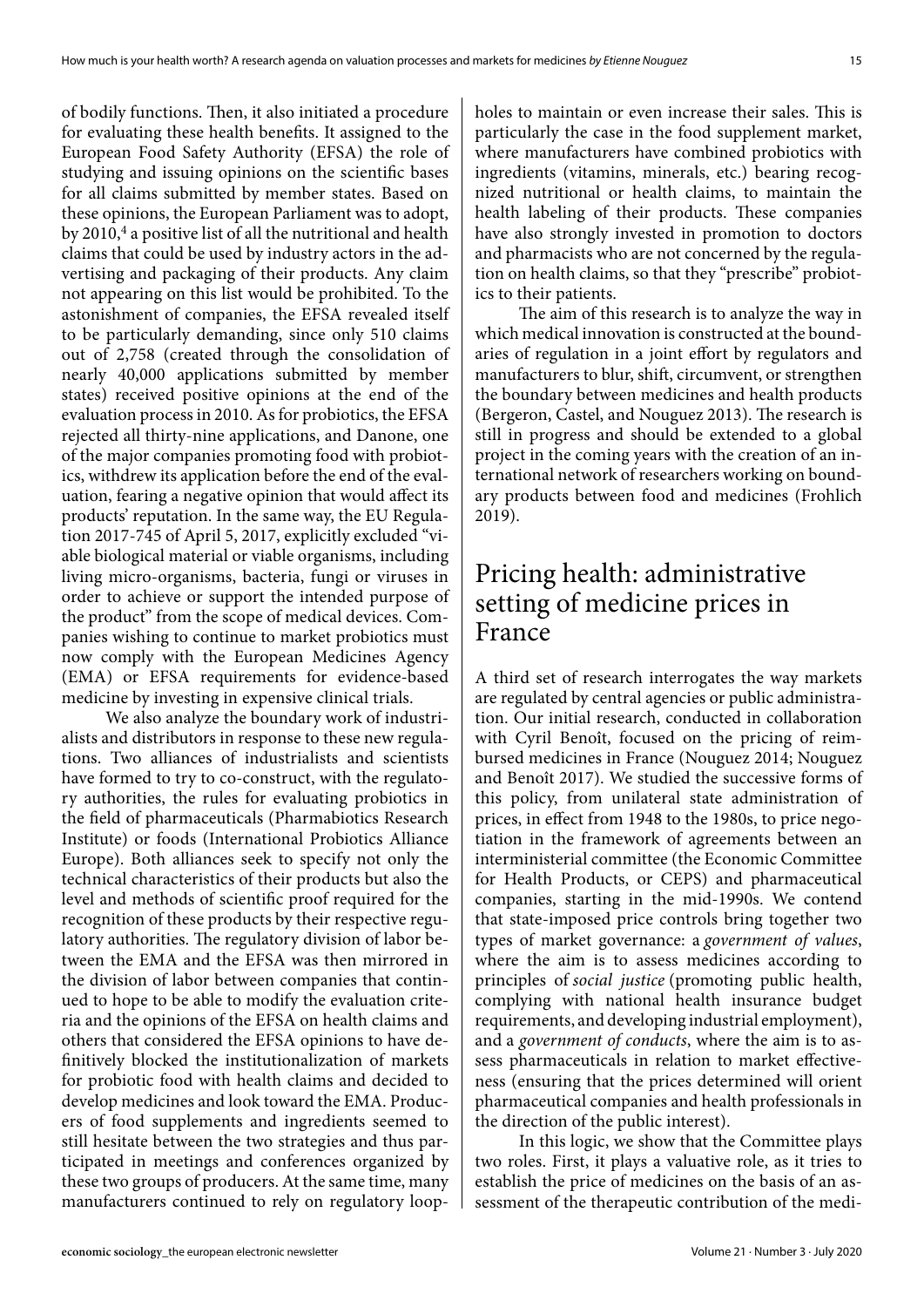cine, its public health benefits, and also the prices set on other European markets. Second, it plays a strategic planning role, as it is supposed to manage the overall expenditure on medicines reimbursed by the national health insurance through price-volume agreements and discounts paid by pharmaceutical companies if the target set each year by parliament is exceeded. From this point of view, the Committee does not so much set prices as limit expenditure, which it redistributes among the various companies according to the interest (therapeutic and, to a lesser extent, industrial) of their product range.

Finally, we show that the Committee's policy has not only succeeded in stabilizing the budget devoted by the French parliament to reimbursed medicines, it has also introduced a new price architecture (Chauvin 2011) in which the NHI pays a premium price for a handful of recent medicines with high therapeutic added value and pays at-cost price for a huge mass of old generic medicines or me-too medicines with no or low therapeutic added value. At the same time, the Committee has not succeeded in directly shaping the conduct of physicians who, under the influence of pharmaceutical companies, largely prescribe these new expensive medicines (Nouguez 2017). But it has managed to partially neutralize the effects of these prescribing behaviors on overall medicine expenditure through price reductions on old medicines and generics and through price-volume agreements and discounts paid by companies on new medicines.

# From biomedical to social valuation: medicines regulation at the French medicines agency

With Henri Bergeron, Patrick Castel, and Hadrien Coutant, we are currently (from September 2018 to December 2020) carrying out research on the French Medicines Agency (ANSM) (Bergeron, Castel, Coutant, and Nouguez 2019). Based on a rich set of interviews (more than a hundred to date, conducted by us and students under our scientific guidance), some observations of meetings between agency representatives and stakeholders (called "Temporary Specialized Scientific Committees"), and analysis of internal documents, we try to understand the Agency's internal organization, its relationships with stakeholders (other regulatory agencies, government, manufacturers, healthcare professionals, patients), and its strategies and instruments for regulating medicine markets.

Studying the recent history of the ANSM is an opportunity to address market regulation issues (Hauray 2005; Carpenter 2010) and to identify valuation

practices in Health and Medicine (Dussauge, Helgesson, and Lee 2015). The history under study may be interpreted as a case of reputation management (Carpenter 2010). Like the US Food and Drug Administration, the French Medicines Agency is embedded in a complex structure of social relationships that strongly impacts its reputation and power and forces it to cautiously manage its audiences. The Agency is trapped between audiences challenging its legitimacy and performance in regulating the market: the Ministry of Health, which is prompt to disavow it under media pressure, and the European Medicines Agency (EMA) with which it shares the power of regulating the market and which may take opposite decisions. But unlike the US FDA, the ANSM since its creation in 1993 has undergone a series of crises that have undermined its reputation and power. The Mediator scandal (2010–  $12$ <sup>5</sup> almost led to the disappearance of the Agency and profoundly disrupted its organization (Ansaloni and Smith 2017). It led to opening up the Agency to its audiences (such as patient associations and medical societies), while establishing a strong barrier against company influence. Moreover, the Agency's management has since 2014 promoted a new regime of regulation that would not only focus on the evaluation of biomedical benefits and risks related to medicines but also take into account social, economic, and political benefits and risks related to the socio-political environment of the Agency.

It is too soon to present definitive results from this research, but we are working around four main assumptions. First, this new valuation regime enriches rather than replaces the health-safety approach, by adding management of social and regulatory risks to the management of biomedical risks. It is thus a way for the Agency to internalize the relationships with the different audiences in its risk assessment and management. Second, it therefore has important consequences for the internal organization of the Agency (leading to the creation or elimination of units within it) and on expert practices within the Agency (leading to new priorities and new assessment criteria). Third, it also plays an important role in shaping the relationships between the Agency and its different audiences (leading to the creation of new interfaces and new modes of association between the Agency and its stakeholders). Fourth, it has an important influence on decisions regarding medicine regulation. A medicine that would not have been authorized from a pure health-safety point of view may be put or stay on the market, because it meets "social needs."

To date, our research has focused on the internal organization of the Agency. We will analyze more closely the effects of this new regulatory regime on the Agency's relationship with its stakeholders and on the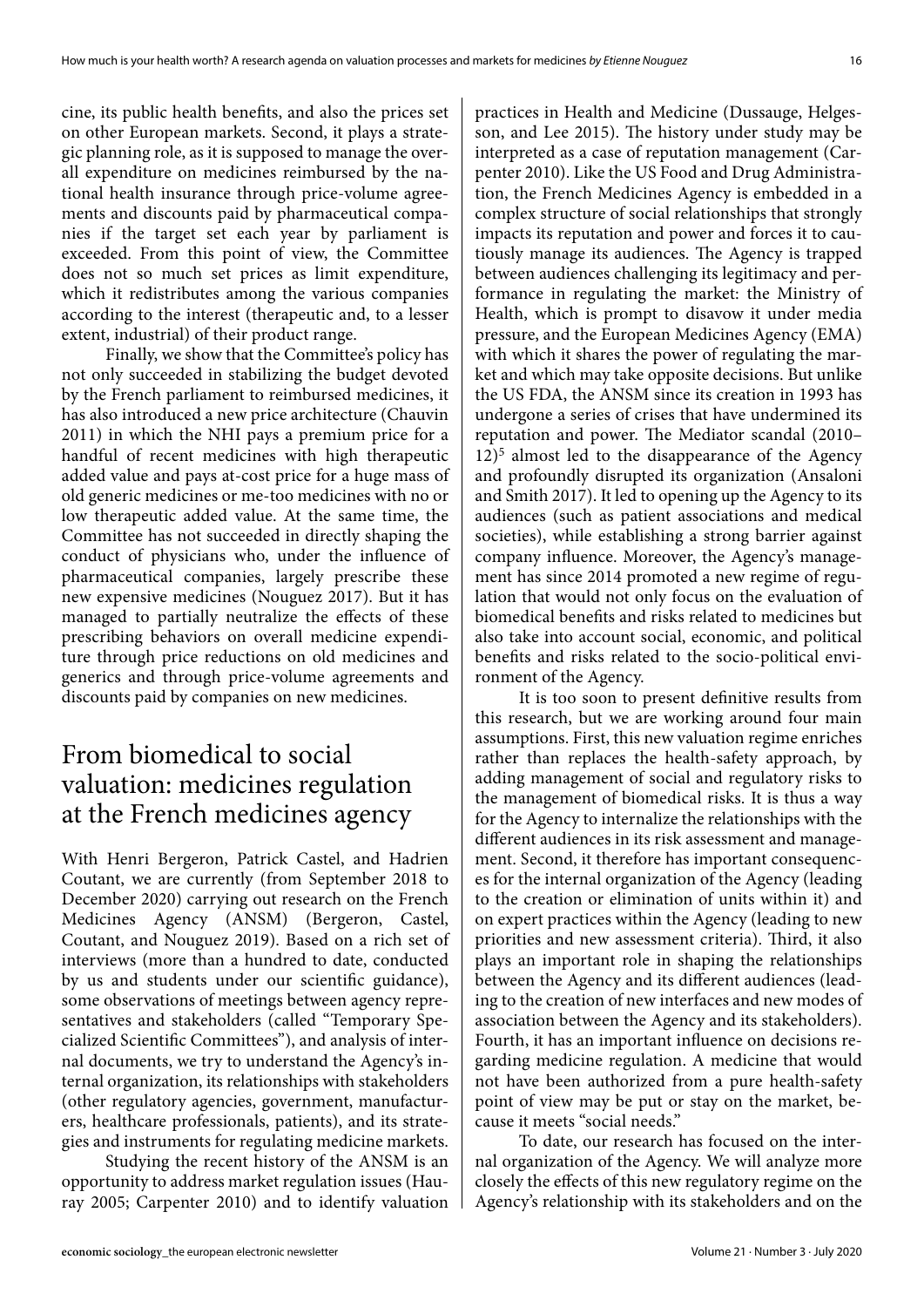valuation of medicines by following step by step some emblematic cases (levothyroxine, anti-cancer, anti-epileptic, therapeutic cannabis, breast implants). I will also integrate a new research project led by Thibaut Serviant-Fine on the way French public authorities (mainly ANSM and CEPS) are dealing with shortages in anti-cancer medicines and antibiotics.

# Conclusion

As a (provisional) conclusion to this (still ongoing) research agenda, I would like to highlight its main contributions to the fields of research in economic sociology mentioned in the introduction.

A first contribution deals with the market organization. In many respects, I have highlighted the complexity of the architecture of the medicines markets, the analysis of which cannot be limited to the strategies of companies or regulators. While there is undoubtedly a process of globalization of production and research and development, medicines markets retain many national peculiarities because they are embedded in healthcare systems whose regulation and organization are still largely national. This has two major consequences for the analysis. First, it is essential to think jointly about the medicines market and the market of health professionals and organizations, because these professionals and organizations are intermediaries in the medicines market and as such contribute to structuring supply and demand, but symmetrically because medicines are a central resource in the positioning of these professionals and organizations vis-à-vis patients and public authorities in the healthcare system. This is illustrated by my research on generics, according to which the statutory competition between brand-name and generic medicines (and their producers) mirrors that between specialist doctors, general practitioners, and pharmacists. Secondly, although the medicines market is not the only one that is subject to strong state regulation, it is undoubtedly one where state control extends to the widest range of dimensions: marketing authorization, technical characteristics of products, property rights, reimbursement, and even prices. This regulation plays a major role in structuring the market, by determining its external (what may or may not be considered a medicine) and internal (what may or may not be considered an equivalent and substitutable medicine) borders but also the conditions and modalities of competition between suppliers and the conditions and modalities of access for patients and health professionals.

As such, it seems to me essential to describe both the formal organization (or structure) of the

medicines markets and the organizational work carried out by these different actors. Here again, a whole literature, grouped under the label of "disease mongering" has insisted on the ability of Big Pharma to build and transform markets at the whim of their marketing departments. While it is not at all my intention to deny the financial power of these companies and their great ability to influence regulators, physicians, and patients, I want to emphasize the role of these other actors in structuring medicines markets. If we look at the regulatory agencies, we can only note the inability of the probiotics industry, which is extremely powerful, to influence the position of the EFSA and the European institutions on the regulation of health claims. Similarly, David Carpenter's work on the FDA (2014) underlines the extent to which a unilateral reading of the capture of regulatory authorities by private interests prevents us from grasping the complex and diverse mechanisms of cooperation or confrontation between regulators and the regulated. Much more than total opposition or perfect collaboration between the FDA and the industry, drug regulation in the United States has been based on an alliance built over time between the FDA and some ("reputable," "serious," and "professional") companies around a standard of quality and scientific evidence that excluded other companies (considered "less trustworthy"). If we now turn our attention to healthcare professionals, we can only observe that doctors and pharmacists occupy key positions at all levels of the market, whether as simple prescribing physicians or pharmacists, as university or company researchers in charge of conducting clinical trials and publishing results, or as experts solicited by companies or by regulatory agencies or governments to assess medicines and establish guidelines. Whether we look at regulation or healthcare organizations and professionals, the medicines market does not appear so much as a horizontal architecture bringing supply and demand face to face as a multiscalar and multipolar architecture giving rise to relationships of alliance, competition, and hierarchy between actors with different characteristics and located in different markets and organizations.

A second contribution relates to valuation processes. Like pragmatist works on valuation, I highlight the many uncertainties about the categorization of medicines and people, but more generally about the valuation principles that can be mobilized. Considering whether a product is a medicine or not also means positioning on what disease, health, well-being, or comfort are. Establishing the benefit-risk balance (and not the "ratio," as it is sometimes said) of the medicine relies on evidence from clinical trials but also, as Boris Hauray (2005) has shown, on the legitimacy of the expectations of patients, healthcare professionals, and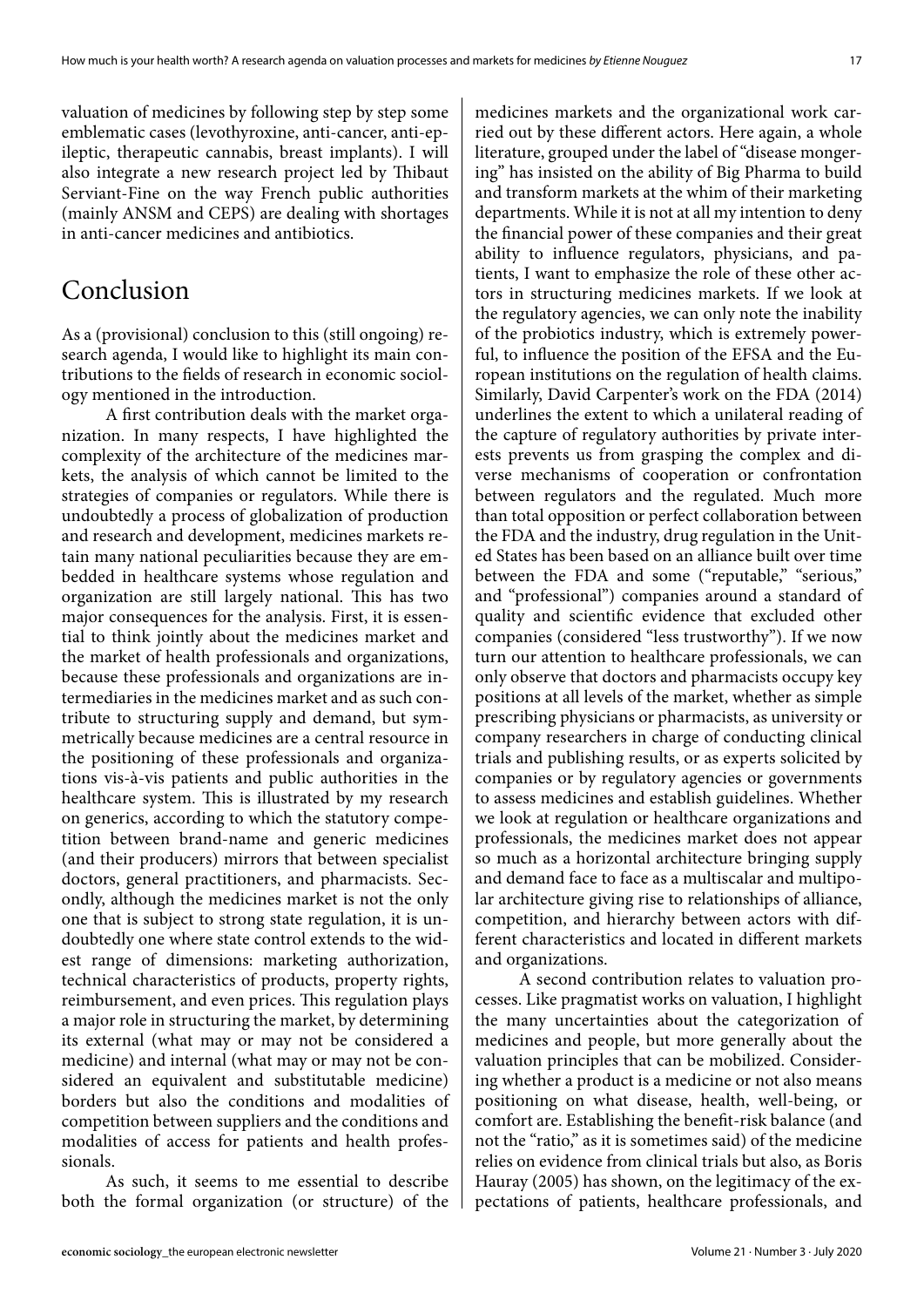manufacturers and on the responsibility of the regulatory agency and these different actors in the circulation of the product on the market. Setting a reimbursement rate or price means valuing not only the therapeutic interest of the medicine but also the capacity and willingness of the NHI to socialize or privatize the expenditure and, finally, the financial support to be provided to an industrial sector, a profession, or a category of patients. In this respect, analyzing the evaluation processes at work on medicines makes it possible to overcome the opposition between the economy and health by introducing a third term: politics. This political dimension of valuation is also to be seen in the use of these operations as an instrument of governance. Valuing a medicine means both assigning values to the product and to the actors who produce, prescribe, or consume it, but it also means organizing a distribution of values (financial, professional, symbolic rewards, etc.) between these actors. And through these operations of attribution and distribution of values, one also designs a possible government of actors' conducts. To take a topical example, the hype surrounding Dr. Raoult's statements and publications

on the treatment of Covid-19 with hydroxychloroquine (in combination with an antibiotic) has caused a series of cascading effects on the exponentially growing demand for this medicine (from patients and physicians), on its regulation (the ANSM deciding to reserve the prescription of this product to hospital doctors, provoking the anger of general practitioners who initiated petitions to obtain the right to treat their patients with this medicine like any decent doctor), on its supply (some patients who were taking this treatment for other recognized indications being deprived of it because of shortages), on its production (the government considering rescuing the only French factory producing hydroxychloroquine, which was in bankruptcy), on clinical trials (chloroquine having been included at the last minute in the European clinical trial "Discovery" and some French patients refusing to be in the groups of the trial that would not receive hydroxychloroquine), and so on. By its convulsive dimension, this example is a perfect illustration of the entanglement between market organization and the medicine valuation process. It is also one more case to add to our research agenda in the coming years.

#### Endnotes

- 1 Two different words are used for "medicinal product" in English: "drug" is the most common word used in the USA and "medicine" is more frequent in the United Kingdom and Europe. I chose to use "medicine" in this article, as my research takes place in a European context.
- 2 Jeremy Greene (2014) developed a similar analysis of the introduction of generic drugs in the US thirty years earlier than in France. Despite the differences between the French and American healthcare systems, it is striking to see the many similarities between the generics policies implemented in both countries. See https://www.ema.europa.eu/en/human-regulatory/marketing-authorization/generic-hybrid-medicines.
- 3 Decriminalization does not challenge the principle of prohibition but is a system that provides use and possession for personal use with soft if no sanction (in particular, deprivation of liberty is excluded *de facto* or *de jure* in such a system).
- 4 The first list, which contained only generic health claims, was finally adopted in 2012 as an annex to EU Regulation 2012-432.
- 5 The Mediator is an anorectic (a diet pill) marketed by Servier, a French company, and indicated as adjunctive treatment for type 2 diabetes in overweight patients. It has been massively prescribed off label and has caused the death of hundreds of patients and disabling sequelae in thousands. While this medicine was withdrawn from all European markets in the early 2000s, France waited until 2009 to suspend its marketing authorization. In an inspection report, the Agency was criticized as a "complex, slow, unreactive, fixed organization," as being "structurally and culturally in a conflict of interest situation,", and that had been "inexplicably tolerant of a medicine with no real efficacy" (Ansaloni and Smith 2017). The Agency is being prosecuted as a legal person in proceedings that started in September 2019.

#### References

- Abbott, A. 2005. "Linked ecologies: States and universities as environments for professions." *Sociological theory* 23 (3): 245–274. Ansaloni, M., and A. Smith. 2017. "Une agence au service d'une stratégie ministérielle. La crise du Mediator et la concordance des champs." *Gouvernement et action publique* 7 (1): 33–55. Aspers, P. 2009. "Knowledge and valuation in markets." *Theory and society* 38 (2): 111–131.
- Beckert, J., and C. Musselin, eds. 2013. *Constructing quality: The classification of goods in markets*. Oxford: Oxford University Press.
- Beckert, J. and P. Aspers, eds. 2011. *The worth of goods: Valuation and pricing in the economy*. Oxford: Oxford University Press. Beckert, J. 2009. "The social order of markets." *Theory and society* 38 (3): 245–269.